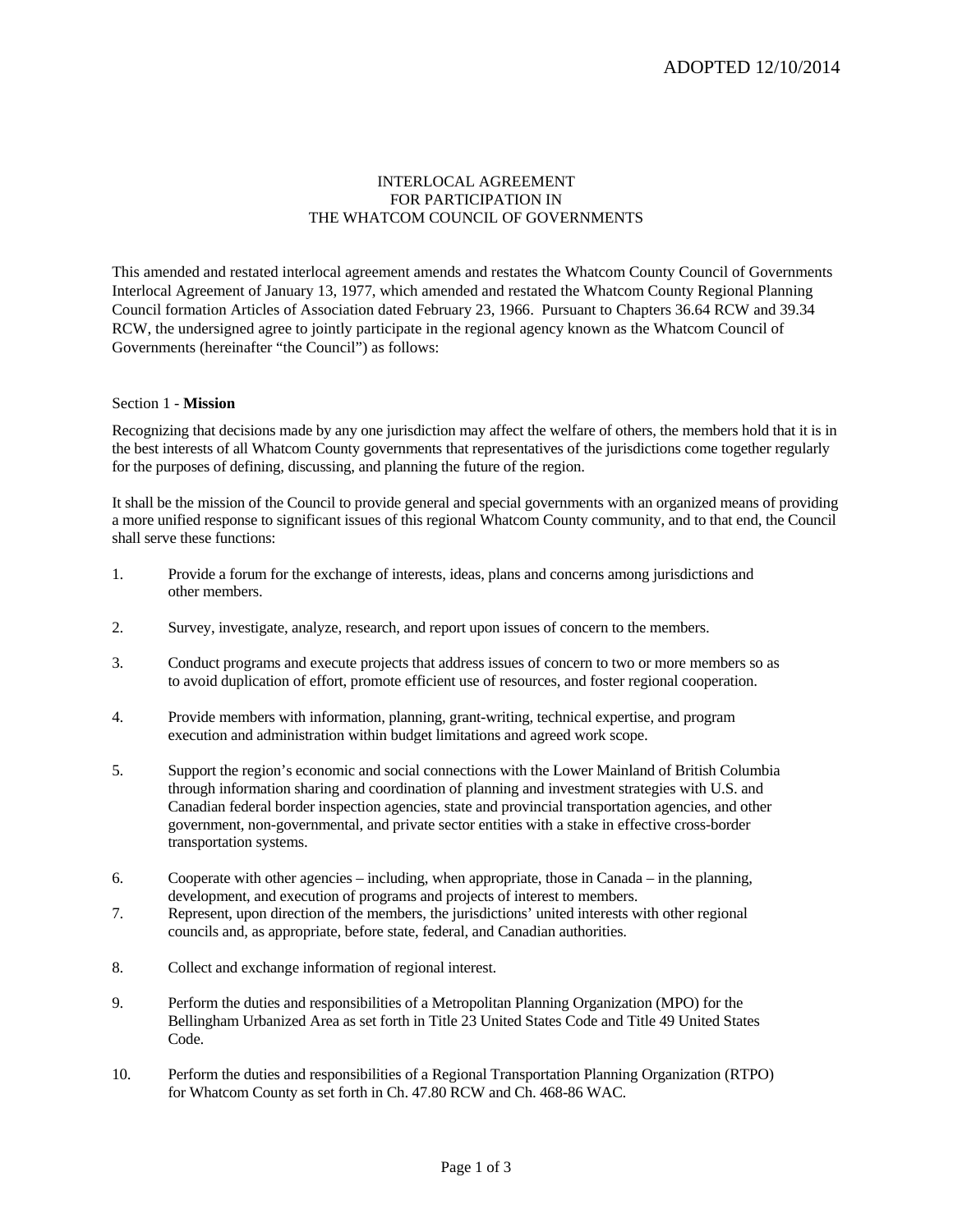# Section 2 - **Bylaws**

.

The Council shall be governed by a set of Bylaws duly adopted by the Council.

# Section 3- **Boundaries**

The boundaries of the Council shall be conterminous with the boundaries of Whatcom County, Washington.

# Section 4 - **Membership**

Voting membership in the Council shall be open to Whatcom County and city governments contained within its boundaries; federally-recognized Indian tribes whose reservation lands are located in Whatcom County; and publicly-authorized special districts serving the entirety of Whatcom County or sub-areas thereof. Representatives of voting members shall be elected officials. Non-voting associate membership as approved by the Council shall be open to community organizations and public agencies not part of any voting members of the Council. Representatives of associate members are not required to be elected officials.

Any member entity shall have the right to withdraw from the Council and this Agreement by giving sixty (60) days written notice to the Council. Withdrawal from the Agreement or non-execution of the Agreement by any one partly shall not affect the continuation of the Agreement with regard to the other parties. All financial obligations entered into with the Council while the withdrawing party was a member shall remain with the withdrawing party until these obligations are satisfied or a specific release from these obligations is approved by a majority of the Council.

# Section 5- **Officers**

The officers of the Council shall consist of a Chairperson, Vice-Chairperson, and Secretary-Treasurer.

# Section 6 – **Executive Committee**

The internal administration, procedures, practices and programming of the Council, and any other duties and responsibilities as may be delegated by the Council, shall be vested in an Executive Committee. The membership of the Executive Committee shall be defined by the Bylaws.

#### Section 7 - **Meetings**

Meetings of the Council and its Executive Committee shall be held at such times and places the Council shall determine.

#### Section 8 – **Executive Director, Staff and Consultants**

The Council by action designated in the bylaws, may appoint an Executive Director and employ staff and any consultants deemed necessary to carry out the purposes and functions of the Council.

## Section 9 – **Contracts and Contractual Services**

The Council may enter into contracts and agreements with any governmental or non-governmental entity, and accept grants and gifts, for the purpose of carrying out the various elements of its approved work program.